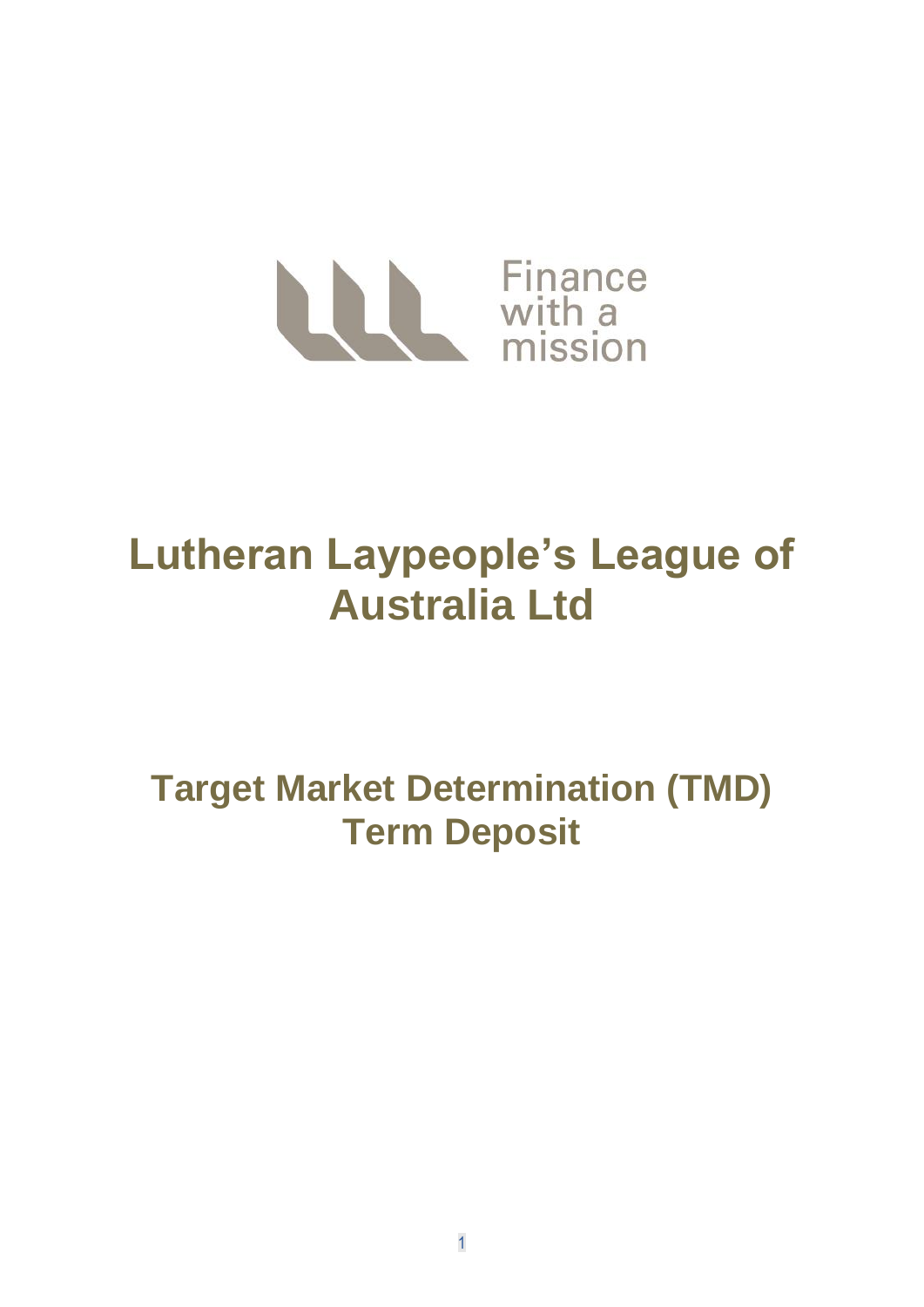| <b>Product</b>       | <b>LLL Term Deposit</b>                                                                                                                                                                                                                                                                                                                                                                                                                                 |
|----------------------|---------------------------------------------------------------------------------------------------------------------------------------------------------------------------------------------------------------------------------------------------------------------------------------------------------------------------------------------------------------------------------------------------------------------------------------------------------|
| <b>Issuer</b>        | Lutheran Laypeople's League of Australia ABN 25 044 678 441 AFSL<br>329339                                                                                                                                                                                                                                                                                                                                                                              |
| <b>Date of TMD</b>   | 10 June 2022                                                                                                                                                                                                                                                                                                                                                                                                                                            |
| <b>Target Market</b> | <b>Description of target market</b>                                                                                                                                                                                                                                                                                                                                                                                                                     |
|                      | The target market for LLL's Term Deposit product includes the following<br>groups of retail clients and includes accounts held jointly by these persons:                                                                                                                                                                                                                                                                                                |
|                      | individuals (including individuals acting in their capacity as trustee);<br>businesses (including corporate trustees); and<br>self-managed super funds.<br>$\bullet$                                                                                                                                                                                                                                                                                    |
|                      | Each customer within the target market will also be a person involved in an<br>approved project of a Lutheran Church of Australia (LCA) entity or who<br>wish to support the charitable purposes of the LLL and for whom the<br>consideration of profit may not be of primary relevance.                                                                                                                                                                |
|                      | In summary, the LLL Term Deposit product is designed for those persons<br>listed above who have the following objectives, needs and financial<br>situation:                                                                                                                                                                                                                                                                                             |
|                      | an objective of depositing funds for a fixed term to earn interest on<br>٠<br>the deposit amount for the purpose of capital growth;<br>the person does not have a need to access the money for the<br>$\bullet$<br>relevant fixed term, but may need to access funds following the<br>expiry of the fixed term;<br>the person's financial situation is such that they have sufficient<br>money to deposit the minimum deposit or more for a fixed term. |
|                      | Description of product, including key attributes                                                                                                                                                                                                                                                                                                                                                                                                        |
|                      | Key attributes of the LLL Term Deposit which may affect whether the<br>product is consistent with the likely objectives, financial situation and needs<br>of persons in the target market are:                                                                                                                                                                                                                                                          |
|                      | <b>Key Features:</b>                                                                                                                                                                                                                                                                                                                                                                                                                                    |
|                      | The LLL Term Deposit allows LLL customers to deposit funds with<br>LLL for a fixed term to generate interest on their deposit amount.<br>Simultaneously, the deposit provided will be used by LLL to assist<br>and support the missional intent of LLL.                                                                                                                                                                                                 |
|                      | A fixed interest rate is payable on the Term Deposit which accrues<br>on the Term Deposit balance.                                                                                                                                                                                                                                                                                                                                                      |
|                      | The LLL Term Deposit can be opened for minors and can be<br>established as a trust account.                                                                                                                                                                                                                                                                                                                                                             |
|                      | Access to the LLL Term Deposit is through LLL Internet Banking,<br>including via the LLL App on a compatible mobile device, in person<br>at an LLL office.                                                                                                                                                                                                                                                                                              |
|                      |                                                                                                                                                                                                                                                                                                                                                                                                                                                         |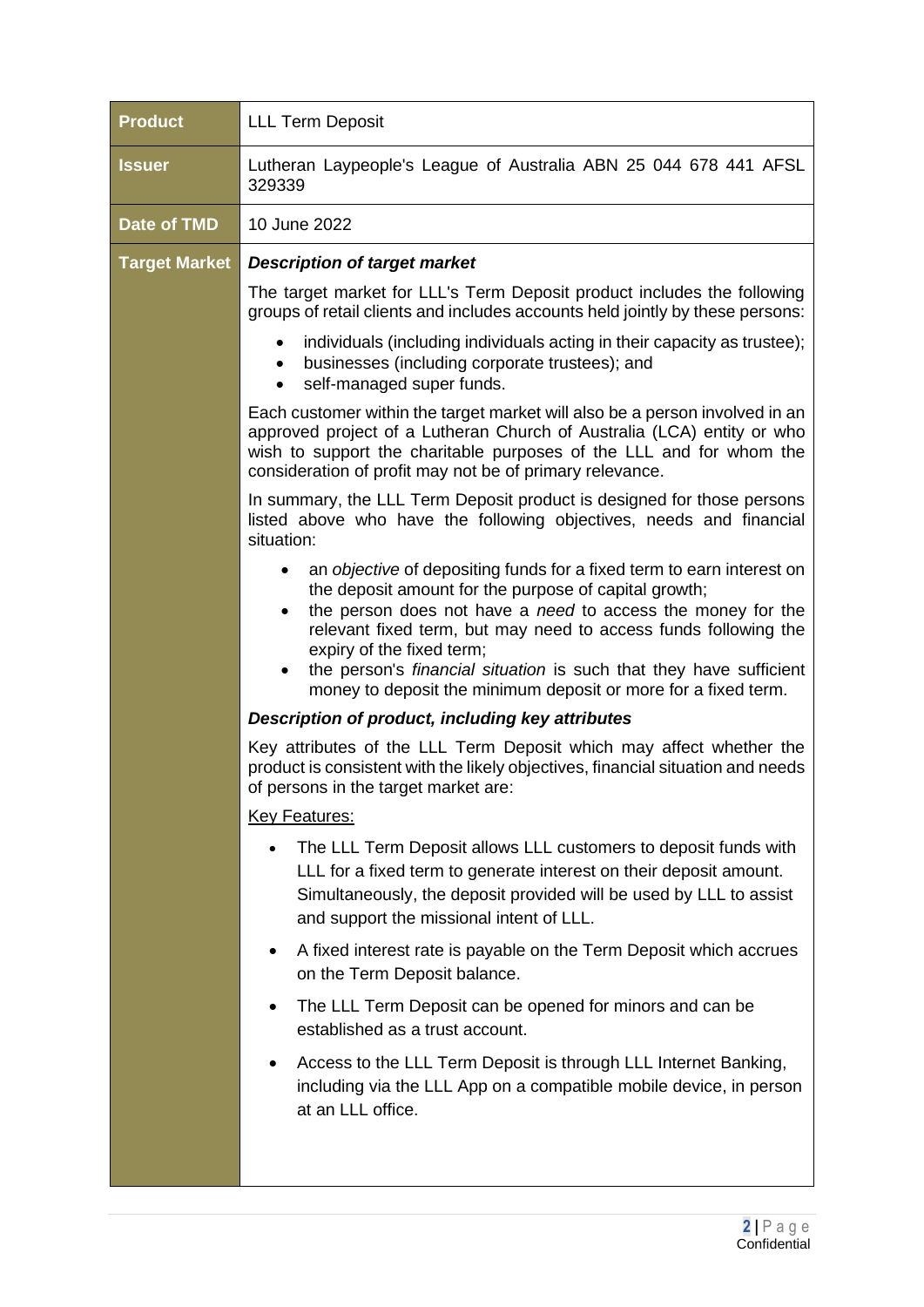## Key Attributes:

- LLL Term Deposits are designed for depositors who wish to support the charitable purposes of the LLL and for whom the consideration of profit may not be of primary relevance.
- A minimum deposit of \$10,000 is required to open a Term Deposit.

## Key Terms:

- Funds are deposited for an agreed term, with interest payable at maturity.
- There are no fees or charges associated with the establishment and operation of the Term Deposit.
- Withdrawals from the Term Deposit can be made at maturity. Early withdrawals of the entire balance can be made by providing 31 days' notice.
- A grace period of 7 days applies from the maturity date of the Term Deposit. During the grace period you may withdraw funds from the term deposit without incurring any reduction in the interest rate. Alternatively, you can transfer additional funds into your term deposit.
- If no withdrawal is made at maturity, the deposit will be automatically reinvested for a further fixed term.
- Early withdrawal will result in a reduction of interest payable on the withdrawn funds.

#### *Description of likely objectives, financial situation and needs of consumers in the target market*

This product is designed for consumers in a wide range of income and savings levels; employment statuses; ages and life stages, provided that the relevant consumer has the following likely objectives, financial situation and needs:

#### Likely objectives:

- are seeking to assist and support the missional intent of LLL:
- are seeking a fixed interest rate on their savings that will accrue over a pre-determined period;
- are working towards achieving a financial goal that is commensurate with the interest rate returns and agreed time period which apply at the relevant time the Term Deposit is acquired;

#### Likely needs:

• have sufficient liquidity such that they will not require their deposit to be withdrawn prior to maturity;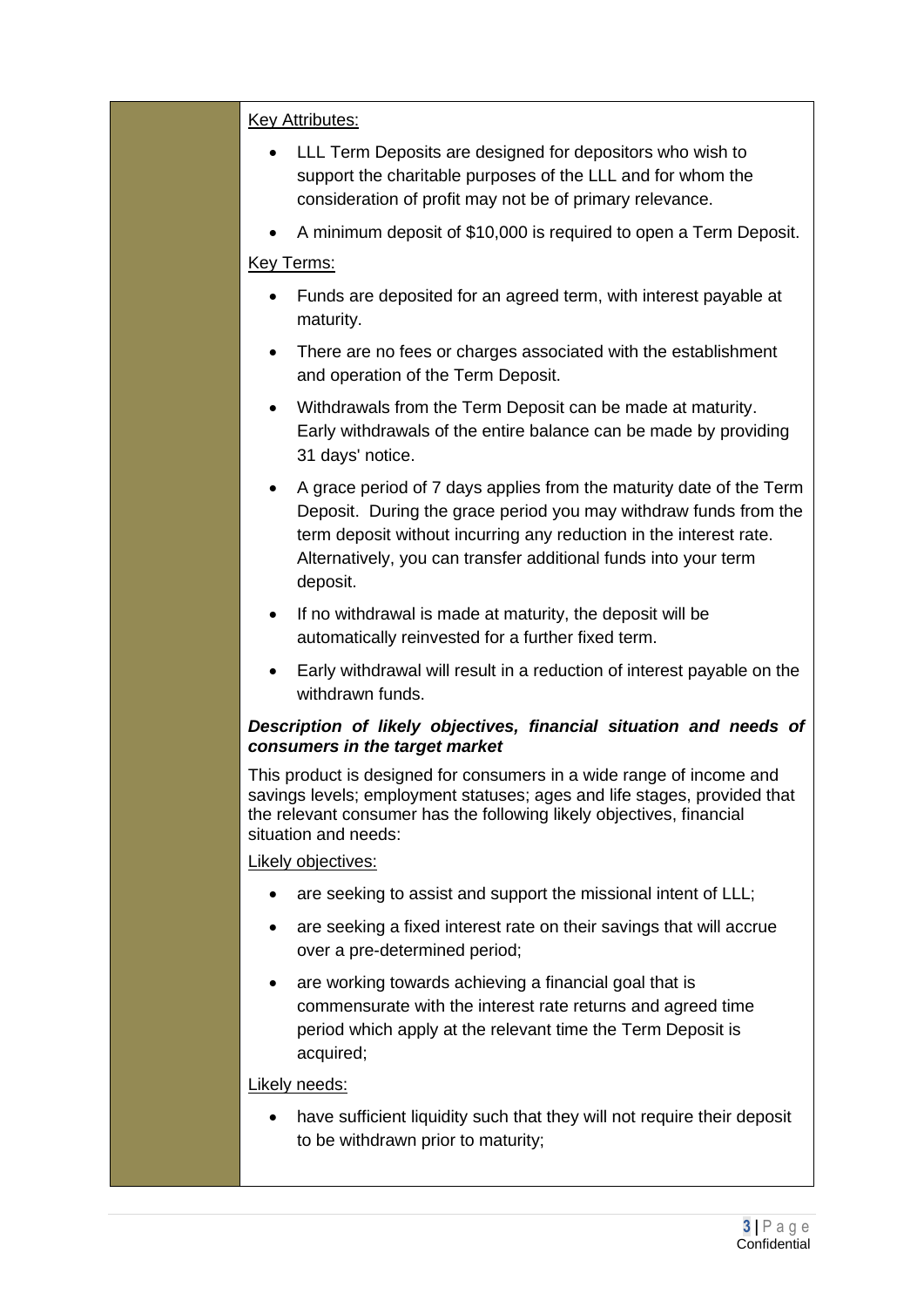|                     | <b>Likely financial situation:</b>                                                                                                                                                                                                                                                                                                                                                                                                                                                                                                    |
|---------------------|---------------------------------------------------------------------------------------------------------------------------------------------------------------------------------------------------------------------------------------------------------------------------------------------------------------------------------------------------------------------------------------------------------------------------------------------------------------------------------------------------------------------------------------|
|                     | are able to deposit the entire opening balance, being at least<br>\$10,000, at the outset of the deposit period.                                                                                                                                                                                                                                                                                                                                                                                                                      |
|                     | Classes of consumers for whom the product is unsuitable                                                                                                                                                                                                                                                                                                                                                                                                                                                                               |
|                     | This product is not designed for:                                                                                                                                                                                                                                                                                                                                                                                                                                                                                                     |
|                     | consumers who do not wish to support the charitable purposes of<br>the LLL and for whom the consideration of profit is of primary<br>relevance:                                                                                                                                                                                                                                                                                                                                                                                       |
|                     | persons seeking an everyday account where they can conduct<br>unlimited transactions;                                                                                                                                                                                                                                                                                                                                                                                                                                                 |
|                     | persons with a lower or no income who cannot afford to meet the<br>minimum deposit amount or limited access to funds for a fixed<br>term;                                                                                                                                                                                                                                                                                                                                                                                             |
|                     | persons who do not have at least \$10,000 available to deposit<br>and/or may require the right to immediately withdraw the amount at<br>any time;                                                                                                                                                                                                                                                                                                                                                                                     |
|                     | persons seeking a more aggressive investment strategy where<br>$\bullet$<br>higher returns in a shorter period of time are possible.                                                                                                                                                                                                                                                                                                                                                                                                  |
|                     | Explanation of why the product is likely to be consistent with the<br>likely objectives, financial situation and needs of consumers in the<br>target market                                                                                                                                                                                                                                                                                                                                                                           |
|                     | We consider this product to be suitable for the persons in the defined target<br>market, as the product provides these persons with a low risk investment<br>product which offers consumers the ability to earn interest on funds while<br>simultaneously supporting the Lutheran Church of Australia. This is on the<br>basis that the product offers a higher interest rate than what would typically<br>be available in an everyday savings or basic bank account and that the<br>Term Deposit does not incur any fees or charges. |
| <b>Distribution</b> | <b>Distribution conditions</b>                                                                                                                                                                                                                                                                                                                                                                                                                                                                                                        |
| <b>Conditions</b>   | <b>Exclusions/eligibility:</b>                                                                                                                                                                                                                                                                                                                                                                                                                                                                                                        |
|                     | The LLL Term Deposit product can only be distributed to:                                                                                                                                                                                                                                                                                                                                                                                                                                                                              |
|                     | customers who hold an LLL Savings account.<br>$\circ$                                                                                                                                                                                                                                                                                                                                                                                                                                                                                 |
|                     | consumers who wish to support the charitable purposes of the<br>$\circ$<br>LLL and for whom the consideration of profit may not be of<br>primary relevance                                                                                                                                                                                                                                                                                                                                                                            |
|                     | Channels:                                                                                                                                                                                                                                                                                                                                                                                                                                                                                                                             |
|                     | The LLL Term Deposit can only be distributed through the following<br>channels:                                                                                                                                                                                                                                                                                                                                                                                                                                                       |
|                     | Online via the LLL website;<br>$\circ$                                                                                                                                                                                                                                                                                                                                                                                                                                                                                                |
|                     | In person at the LLL office.<br>O                                                                                                                                                                                                                                                                                                                                                                                                                                                                                                     |